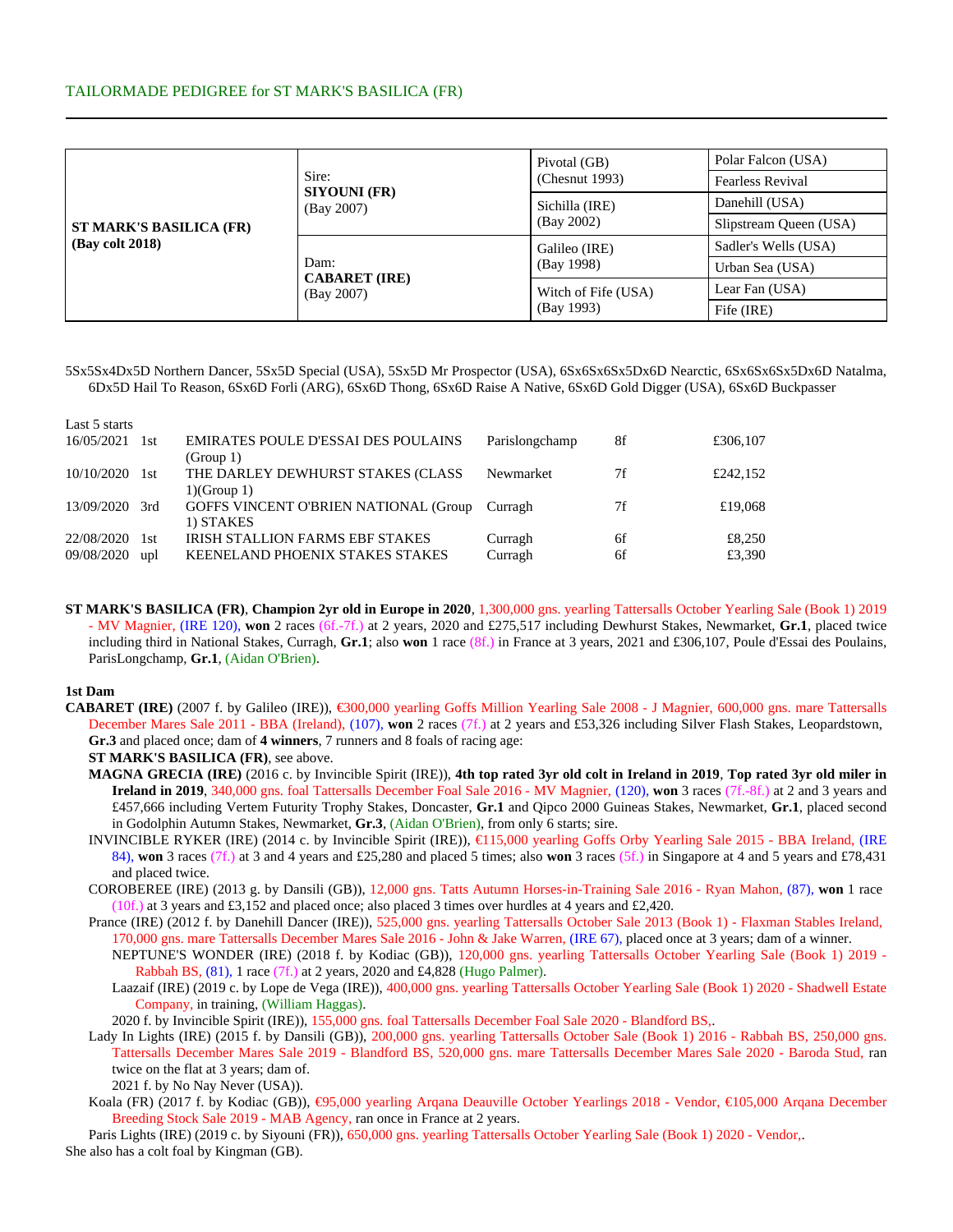# **2nd Dam**

- Witch of Fife (USA) (1993 f. by Lear Fan (USA)), 40,000 gns. mare Tattersalls December Mares 1997 Will Edmeades BS, 130,000 gns. mare Tattersalls December Mares 2001 - Croom House Stud, (104), **won** 2 races at 2 years, placed twice including third in Enza New Zealand Sweet Solera Stakes, Newmarket, **L.**, from only 6 starts; dam of **9 winners**, 11 runners and 15 foals of racing age:
	- **DRUMFIRE (IRE)** (2004 g. by Danehill Dancer (IRE)),  $€43,000$  yearling Goffs Orby Million Yearling Sale 2005 M Johnston,50,000 gns. Tattersalls Autumn Horses-in-Training 2009 - S Tiernan, (IRE 111), **won** 4 races at 2, 4 and 5 years and £215,943 including Iveco Daily Solario Stakes, Sandown Park, **Gr.3**, placed third in Select Racing UK On Sky 432 Stakes, Goodwood, **Gr.3**; also placed second in Greenmount Park Novice Hurdle, Limerick, **L.**

- **HO CHOI (GB)** (1999 g. by Pivotal (GB)), 20,000 gns. yearling Doncaster St Leger Yearlings 2000 Scottish BS, (108), **won** 2 races at home and in Hong Kong at 2 and 4 years and £301,240 including Queen's Silver Jubilee Cup, Sha Tin, **L.**, placed second in Scottish Equitable Gimcrack Stakes, York, **Gr.2**.
- LYNWOOD GOLD (IRE) (2015 g. by Mastercraftsman (IRE)), €60,000 yearling Goffs Orby Yearling Sale 2016 M Johnston,45,000 gns. Tattersalls Autumn Horses-in-Training Sale 2018 - BBA Ireland, (98), **won** 3 races at 2 and 5 years, 2020 and £63,702 and placed 9 times; also **won** 1 race over hurdles at 5 years, 2020 and placed 3 times (Mrs J. Harrington).
- WESTERN DUKE (IRE) (2014 g. by High Chaparral (IRE)), €43,000 yearling Goffs Orby Yearling Sale 2015 James McHale,(91), **won** 3 races at 2, 3 and 5 years and £36,151 and placed 10 times.
- LORETO (IRE) (2009 f. by Holy Roman Emperor (IRE)), (IRE 85), **won** 2 races at 3 years and placed 4 times, from only 7 starts; dam of winners.

GRAND CANAL (IRE) (2017 g. by Australia (GB)), €45,000 yearling Goffs Orby Yearling Sale 2018 - B O'Ryan, 65,000 gns. Tattersalls Craven Breeze-Up Sale 2019 - J S BS, 30,000 gns. Tattersalls Autumn Horses-in-Training Sale 2020 - Vendor, (72), 2 races at 3 and 4 years, 2021 and placed 3 times (Tom Clover).

CNOC AN OIR (IRE) (2016 f. by Born To Sea (IRE)), (IRE 90), **won** 2 races at 2 and 3 years and placed twice (Joseph Patrick O'Brien).

- WITCHCRAFT (GB) (2001 g. by Zilzal (USA)), 45,000 gns. foal Tattersalls December Foals 2001 Cash, 8,000 gns. Tattersalls July Mixed 2004 - D Shaw, (55), **won** 1 race at 4 years and placed 6 times.
- GALAYA (IRE) (2011 f. by Galileo (IRE)), 900,000 gns. yearling Tattersalls October Yearlings Sale (Book 1) Waratah Thoroughbreds, **won** 1 race in Australia at 4 years and placed once.
- Dream Approach (IRE) (2012 f. by New Approach (IRE)), 60,000 gns. yearling Tattersalls October Sale 2013 (Book 1) Rae Guest, ran twice on the flat at 3 years; dam of a winner.

DANCING APPROACH (GB) (2017 f. by Camelot (GB)), (IRE 86), 3 races at 3 and 4 years, 2021 and placed 4 times.

## **3rd Dam**

- **Fife (IRE)** (1988 f. by Lomond (USA)), €14,000 mare Goffs February Mixed 2003 T Gallagher,(95), **won** 1 race at 3 years, placed 4 times including third in Lupe Stakes, Goodwood, **L.**, from only 6 starts; dam of **7 winners**, 14 runners and 16 foals of racing age including: **Witch of Fife (USA)**, see above.
	- Gift of Spring (USA) (2000 f. by Gilded Time (USA)), 9,000 gns. Tattersalls July Mixed 2003 M Fitzpatrick, 12,500 gns. Tattersalls December Mares 2003 - Vendor, placed once in France; dam of winners.
		- **Musharakaat (IRE)** (2008 f. by Iffraaj (GB)), €40,000 foal Goffs November Foals 2008 Lodge Park,70,000 gns. yearling Tattersalls October Yearlings (Book 1) 2009 - Shadwell Estates, 150,000 gns. mare Tattersalls December Mares Sale 2017 - Blandford BS, (98), 1 race, placed third in Keepmoat May Hill Stakes, Doncaster, **Gr.2**; dam of **Alqubbah (IRE)** (2013 f. by Arcano (IRE)), £30,000 mare TI Ascot August Mixed Sale 2017 - Howson & Houldsworth BS, (93), 1 race, placed third in EBF Weatherbys Kilvington Stakes, Nottingham, **L.**
	- Fifer (IRE) (2006 f. by Soviet Star (USA)), €36,000 foal Goffs November Foals 2006 Ballyhane Stud,€64,000 yearling Tattersalls Ireland September Yearlings 2007 - B O'Ryan, 40,000 gns. mare Tattersalls December Mares Sale 2011 - Ballywalter Farm, €62,000 mare Goffs November Breeding Stock Sale 2014 - Manister House Stud, (46), ran a few times on the flat; dam of winners.
		- ENZEMBLE (IRE) (2015 g. by Zoffany (IRE)), €42,000 foal Goffs November Foals 2015 Vendor,110,000 gns. yearling Tattersalls October Sale (Book 2) 2016 - Suzanne Roberts, (86), 2 races and placed 6 times; also 2 races in Hong Kong at 5 and 6 years, 2021 and placed 6 times.
	- Quiet Mouse (USA) (1999 f. by Quiet American (USA)), 10,500 gns. Tattersalls December Mares 2001 Jimmy Byrne BS, unraced; dam of winners.
		- **UGO FIRE (IRE)** (2003 f. by Bluebird (USA)), **3rd top rated 2yr old filly in Ireland in 2005**, 6,000 gns. foal Tattersalls December Foals 2003 - Cordebes Ltd, €21,000 yearling Tattersalls Ireland September Yearlings 2004 - F Barry,(IRE 110), 3 races including C L Weld Park Stakes, Curragh, **Gr.3** and Hackett's Waterford Testimonial Stakes, Curragh, **L.**, placed second in Moyglare Stud Stakes, Curragh, **Gr.1**.
		- *Houston Dynimo (IRE)* (2005 g. by Rock of Gibraltar (IRE)), 95,000 gns. foal Tattersalls December Foals 2005 F Barry, €150,000 yearling Tattersalls Ireland September Yearlings 2006 - F Barry, £10,000 Ascot December Sale 2011 (postponed from 2010) - N Richards, (IRE 97), 4 races; also 3 races over hurdles and 3 races over fences, placed second in Lord Mildmay Memorial Handicap Chase, Newton Abbot, **L.** and third in 888sport Totepool Handicap Chase, Market Rasen, **L.**
		- *American Craftsman (IRE)* (2014 g. by Mastercraftsman (IRE)), €60,000 foal Goffs November Foals 2014 Elwick Stud,£7,500 Goffs UK Spring HIT Sale 2018 - Henry Oliver Racing, (63), 1 race; also 1 race over hurdles, placed third in Arkle Finance Wensleydale Juv. Hurdle, Wetherby, **L.**, (Michael Scudamore).
	- Lyric of Fife (IRE) (2011 f. by Strategic Prince (GB)), unraced; dam of a winner.
	- SUNUP SCOT (IRE) (2017 c. by Dawn Approach (IRE)), €22,000 foal Goffs November Foals Darley Japan, 1 race in Japan at 4 years, 2021.

## **4th Dam**

FIDDLE-FADDLE (1976 f. by Silly Season), **won** 2 races at 3 years and placed twice; dam of **6 winners**, 13 runners and 15 foals of racing age including:

**CABARET (IRE)**, see above.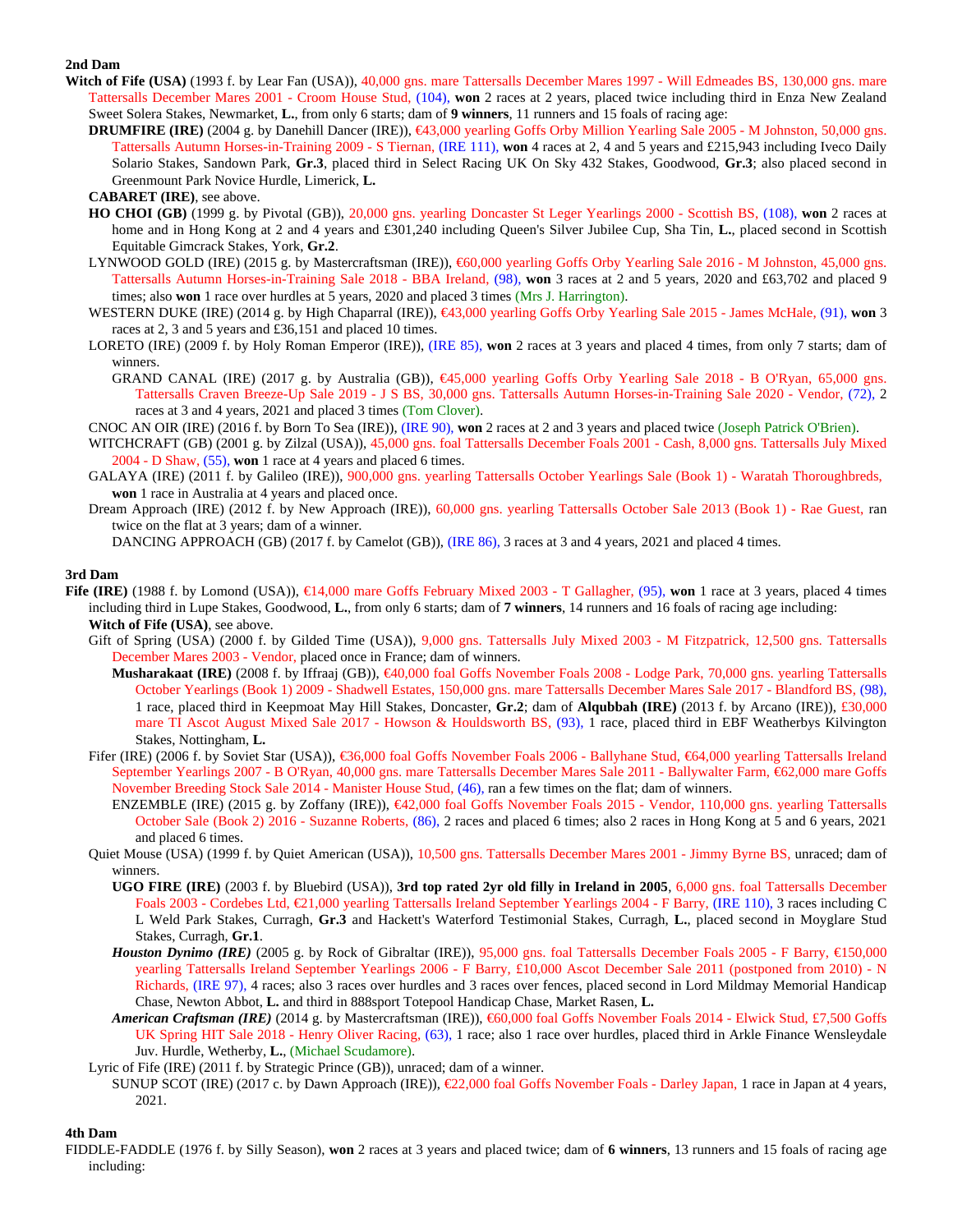**El Conquistador** (1983 c. by Shirley Heights), **won** 4 races, placed second in Goodwood Cup, Goodwood, **Gr.3**; sire. **Fife (IRE)**, see above.

- TOP KNOT (1986 f. by High Top), 5,000 gns. mare Tattersalls December Mares 1998 A F O'Callaghan, (IRE 86), **won** 3 races and placed once; also placed once over hurdles; dam of winners.
	- *Ruminate (IRE)* (1996 c. by Night Shift (USA)), 16,000 gns. Tattersalls Autumn Horses In Training 1998 H A Via, (69), 2 races over jumps in U.S.A., placed third in Gladstone Hurdle, Far Hills, **L.**

**Lipica (IRE)** (1998 f. by Night Shift (USA)), (102), 1 race, placed third in Swettenham Stud Radley Stakes, Newbury, **L.**

PIFFLE (1984 f. by Shirley Heights), **won** 1 race and placed 3 times, from only 5 starts; dam of winners.

- **PEARLY SHELLS (GB)** (1999 f. by Efisio), **JT 3rd top rated 3yr old filly in Europe in 2002**, 265,000 IR gns. yearling Goffs Orby & 100,000 Premier October Yearling 2000 - France Pur Sang, (FR 119), 5 races in France including P.Vermeille-Hermitage Barriere de Baule, Longchamp, **Gr.1**, Prix de Malleret, Saint-Cloud, **Gr.2**, Prix de la Nonette-Royal Barriere, Deauville, **Gr.3** and La Coupe des Pouliches de Marseille, Marseille Borely, **L.**; dam of **PEARL BANKS (GB)** (2006 f. by Pivotal (GB)), (FR 108), 5 races in France and Germany including Oberburgermeister Dirk Elbers-Preis, Dusseldorf, **Gr.3**, **PEARLS OR PASSION (FR)** (2009 f. by Monsun (GER)), 600,000 gns. Tattersalls December Mares Sale 2013 - Richard Knight BS, (FR 100), 3 races in France including Prix Panacee, Toulouse, **L.**, **Smile Makers (FR)** (2018 c. by Kendargent (FR)), €80,000 yearling Osarus Yearling September Sale 2018 - MAB Agency, (FR 94), 2 races in France at 3 years, 2021, placed second in Prix Greffulhe, Saint-Cloud, **Gr.2**, **Pearly Avenue (GB)** (2010 f. by Anabaa (USA)), €340,000 mare Arqana December Breeding Stock Sale 2017 - Katsumi Yoshida,(FR 92), 2 races in France, placed third in Prix Panacee, Toulouse, **L.**; grandam of **LUCKY LYCRA (IRE)** (2016 f. by Olympic Glory (IRE)), €145,000 yearling Arqana Deauville October Yearlings 2017 - Al Shaqab Racing,(FR 93), 3 races in France and Germany at 3 and 4 years, 2020 including Grosser Preis der Mehl-Mulhens-Stiftung, Hannover, **Gr.3**, **PELLIGRINA (IRE)** (2016 f. by Soldier Hollow (GB)), (FR 107), 2 races in France including Prix de Royaumont, Chantilly, **Gr.3**, (A. Fabre), **PEARLY STEPH (FR)** (2012 f. by Oasis Dream (GB)), (FR 104), 2 races in France including Prix des Lilas, Longchamp, **L.**, (F. Head), **Shagah (IRE)** (2012 f. by Invincible Spirit (IRE)), €280,000 yearling Goffs Orby Yearling Sale 2013 - Peter & Ross Doyle,(101), 1 race, placed third in John Smith's May Hill Stakes, Doncaster, **Gr.2**, **Pearls Galore (FR)** (2017 f. by Invincible Spirit (IRE)), (IRE 109), 2 races at 3 years, 2020, placed second in Fairy Bridge Stakes, Gowran Park, **Gr.3**, (P. Twomey), **Podemos (GER)** (2015 g. by Shamardal (USA)), (95), 2 races, placed third in 32red Floodlit Stakes, Kempton Park, **L.**
	- **FRENCHPARK (GB)** (1990 c. by Fools Holme (USA)), (114), 3 races at home and in U.S.A. including Hollywood Turf Handicap, Hollywood Park, **Gr.1** and Juddmonte EBF Beresford Stakes, Curragh, **Gr.3**, placed third in Prix Dollar, Longchamp, **Gr.2** and Pan American Handicap, Gulfstream Park, **Gr.2**; sire.
	- **Sayeh (IRE)** (1992 g. by Fools Holme (USA)), 9,000 gns. Tattersalls Autumn Horses In Training 1996 Mrs D Haine, (98), 3 races, placed second in Tote Silver Tankard Stakes, Pontefract, **L.** and third in Daniel Prenn Rated Stakes, York, **L.**; also 5 races over hurdles.
- Sniffle (IRE) (1993 f. by Shernazar), 13,000 IR gns. Goffs December Foal, Yearling, Breeding Stock 1996 J M Weld, (IRE 60), ran a few times on the flat and ran twice over hurdles; dam of **SNIPPETS (IRE)** (2000 f. by Be My Guest (USA)), (IRE 106), 3 races including Irish Stallion Farms EBF Noblesse Stakes, Naas, **L.**, placed second in Audi Pretty Polly Stakes, Curragh, **Gr.2**, **NEED** YOU NOW (IRE) (2010 f. by Kheleyf (USA)), €10,000 yearling Goffs Orby Yearling Sale 2011 - J Quinn,10,000 gns. Tattersalls Guineas Breeze-Up Sale 2012 - Gazeley Stud (P.S.), 160,000 gns. Tattersalls Autumn Horses-in-Training Sale 2012 - Boomer BS, 275,000 gns. mare Tattersalls December Mares Sale 2015 - Ballylinch Stud, (97), 3 races at home and in U.S.A. including Betfair Radley Stakes, Newbury, **L.**; grandam of **PATZEFREDO (FR)** (2017 g. by Penny's Picnic (IRE)), €15,000 yearling Arqana Deauville v2 Yearling Sale 2018 - Vendor, (FR 96), 5 races in France at 2 and 3 years, 2020 including Prix Delahante, Marseille Borely, **L.**, *EVENING HUSH (IRE)* (2013 f. by Excellent Art (GB)), €22,000 yearling Tattersalls Ireland September Yearlings 2014 - K Condon, £55,000 Tatts Ire Cheltenham Premier N.H. Sale 2016 - E Williams, (80), 1 race; also 2 races over hurdles including Betfred Fillies' Juvenile Hurdle, Aintree, **L.**, placed second in coral.co.uk Future Chn.Finale Juv.Hurdle, Chepstow, **Gr.1**, **Arcada (IRE)** (2014 g. by Rip Van Winkle (IRE)), 30,000 gns. yearling Tattersalls October Yearling Sale (Book 2) 2015 - Joseph O'Brien, (IRE 105), 3 races at home and in Hong Kong, placed third in Galileo EBF Futurity Stakes, Curragh, **Gr.2** and Juddmonte Royal Lodge Stakes, Newmarket, **Gr.2**, (Joseph Patrick O'Brien), *Wolf Prince (IRE)* (2016 g. by Pour Moi (IRE)), €6,000 foal Goffs November Foals 2016 - Boston Stables, €16,000 yearling Tattersalls Ireland November NH Sale 2017 - M Collie, 35,000 gns. Tattersalls Autumn Horses-in-Training Sale 2019 - Gavin Cromwell (P.S.), (IRE 78), 2 races over hurdles at 3 and 4 years, 2020, placed second in Tatts Ire.Spring Juvenile Hurdle, Leopardstown, **Gr.1**, (Gavin Cromwell), **Sonoran Sands (IRE)** (2008 g. by Footstepsinthesand (GB)), €26,000 yearling Goffs Orby Yearling Sale 2009 - Vendor, 21,000 gns. Tattersalls Craven Breeze-Up 2010 - S Moore, 20,000 gns. Tattersalls Horses-in-Training Sale 2011 - B G Powell, £2,000 Ascot June Derby Sale 2015 - R Knight, (97), 3 races, placed second in Weatherbys Bank Stonehenge Stakes, Salisbury, **L.**; also 2 races over hurdles, **Fame And Acclaim (IRE)** (2017 g. by Acclamation (GB)), 90,000 gns. yearling Tattersalls October Yearling Sale (Book 2) 2018 - Joseph O'Brien, (IRE 103), 3 races at 3 years, 2020, placed third in Navigation Stakes, Cork, **L.**, (Les Eyre).
- Eyrecourt (IRE) (2000 f. by Efisio), (IRE 65), ran twice on the flat; dam of **The Way of Bonnie (IRE)** (2015 g. by Thewayyouare (USA)), €6,500 foal Goffs November Foals 2015 - Salcey Forest Stud,800 gns. yearling Tattersalls October Sale (Book 3) 2016 - Huggan BS (P.S.), €6,500 Baden-Baden May Mixed Sale 2017 - K Fekonja,(GER 90), 3 races in France and Germany at 3 and 6 years, 2021, placed third in Wettstar Steher Cup, Baden-Baden, **L.**
- Knight's Place (IRE) (1997 f. by Hamas (IRE)), (IRE 78), placed 4 times; dam of winners.
- *Roja Dove (IRE)* (2009 f. by Jeremy (USA)), 11,500 gns. foal Tattersalls December Foals 2009 Red Hill Stud, €20,000 yearling Goffs Orby Yearling Sale 2010 - Courtwood, £30,000 Ascot NH Breeze-Up & HITSale - Highflyer BS, (IRE 60), 2 races; also 5 races over hurdles, placed second in Lough Construction Ltd EBF Novice Hurdle, Down Royal, **Gr.3**.

Successful Cross Analysis - Group/Listed race performers

SIYOUNI (FR) bred to daughters of GALILEO (IRE) has produced **SOTTSASS (FR)** (2016 c. **Gr.1**w FR, **Gr.2**w FR, **L.**w FR), **ST MARK'S BASILICA (FR)** (2018 c. **Gr.1**w GB/IRE, FR), **MAQSAD (FR)** (2016 f. **L.**w GB/IRE).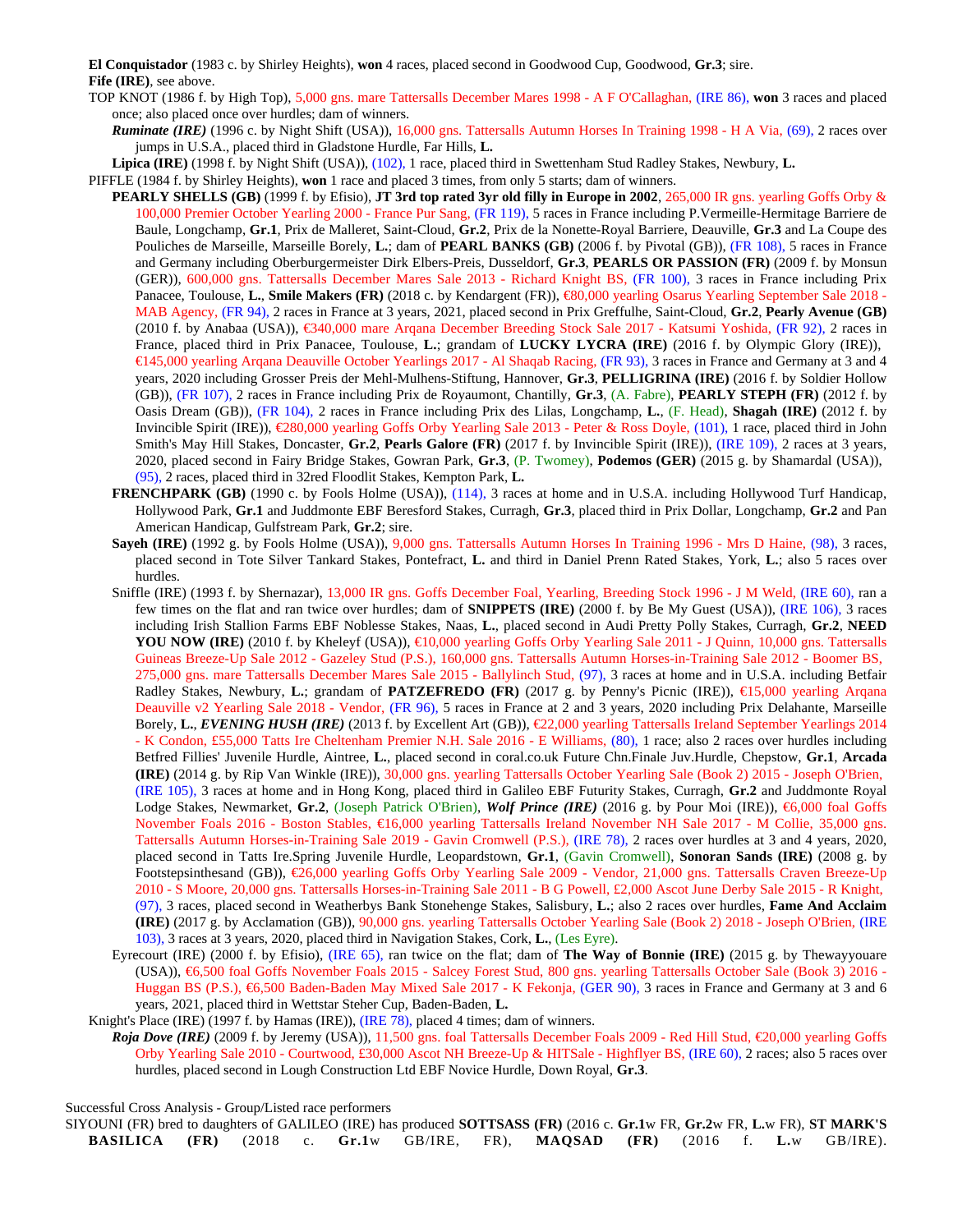Sire Reference - Race Record

| <b>SIYOUNI</b> | (FR)       | 2007                        | bay         | bv     | Pivotal         | (GB)                            | out  | of         | Sichilla          | (IRE)      | bv       | Danehill        |    | (USA).   |
|----------------|------------|-----------------------------|-------------|--------|-----------------|---------------------------------|------|------------|-------------------|------------|----------|-----------------|----|----------|
| J t            | 4 t h      | $\mathbf{t}$ o $\mathbf{p}$ |             | rated  |                 | $2 \, \mathrm{v} \, \mathrm{r}$ | old  |            | in                | Europe     |          | in              |    | 2009.    |
| Won            | 4<br>races |                             | $(5f.-7f.)$ | in     | France,         | at                              | 2    | years,     | £447,798          | and        |          | placed          | -6 | times.   |
| Won            | Prix       |                             | Jean-Luc    |        | Lagardere-Grand |                                 |      | Criterium, |                   | Longchamp, |          | $Gr.1$ .        |    | (2009)   |
| Won            |            | PriX                        |             | La     |                 | Fleche,                         |      |            | Maisons-Laffitte, |            |          | $L_{\bullet}$ . |    | (2009)   |
| 2n d           |            | PriX                        |             | Jean   |                 | Prat,                           |      |            | Chantilly,        |            | $Gr.1$ . |                 |    | (2010)   |
| 2nd            | PriX       |                             |             | Robert |                 | Papin,                          |      |            | Maisons-Laffitte, |            |          | $Gr.2$ .        |    | (2009)   |
| 2nd            | Prix       |                             | d e         |        |                 | Fontainebleau,                  |      |            | $L$ ongchamp,     |            |          | $Gr.3$ .        |    | (2010)   |
| 2nd            |            | PriX                        | L a         |        |                 | Rochette,                       |      |            | $L$ on g champ,   |            |          | $Gr.3$ .        |    | (2009)   |
| 3rd            | Prix       | d u                         |             | Moulin | de              |                                 |      | Longchamp, |                   | Longchamp, |          | $Gr.1$ .        |    | (2010)   |
| Retired        |            |                             |             | t o    |                 |                                 | Stud |            |                   | i n        |          |                 |    | $2011$ . |

Sire Reference - Best Progeny

**SIYOUNI (FR)** is the sire of **ST MARK'S BASILICA (FR)** (2018 c., dam by Galileo (IRE), Dewhurst Stakes, **Gr.1**, Poule d'Essai des Poulains, **Gr.1**), **DREAM AND DO (IRE)** (2017 f., dam by Librettist (USA), Poule d'Essai des Pouliches, **Gr.1**), **ETOILE (FR)** (2016 f., dam by Authorized (IRE), E P Taylor Stakes, **Gr.1**), **SOTTSASS (FR)** (2016 c., dam by Galileo (IRE), Prix de l'Arc de Triomphe, **Gr.1**, Qipco Prix du Jockey Club, **Gr.1**, Prix Ganay, **Gr.1**), **LAURENS (FR)** (2015 f., dam by Cape Cross (IRE), bet365 Fillies' Mile Stakes, **Gr.1**, Kingdom of Bahrain Sun Chariot Stakes, **Gr.1**, Coolmore Fastnet Rock Matron Stakes, **Gr.1**, Prix Rothschild, **Gr.1**, Prix de Diane Longines, **Gr.1**, The Gurkha Coolmore Prix Saint-Alary, **Gr.1**), **ERVEDYA (FR)** (2012 f., dam by King's Best (USA), Coronation Stakes, **Gr.1**, Prix Poule d'Essai des Pouliches, **Gr.1**, Qatar Prix du Moulin de Longchamp, **Gr.1**), **AYLMERTON (AUS)** (2015 g., dam by Smart Strike (CAN), UNSW Todman Slipper Trial Stakes, **Gr.2**), **FINSBURY SQUARE (IRE)** (2012 g., dam by Dyhim Diamond (IRE), Prix du Gros-Chene, **Gr.2**), **VOLTA (FR)** (2013 f., dam by Machiavellian (USA), Prix de Sandringham, **Gr.2**), **POLICY OF TRUTH (FR)** (2018 c., dam by Selkirk (USA), Prix de Fontainebleau, **Gr.3**, Prix des Chenes, **Gr.3**), **WALLY (IRE)** (2017 g., dam by Motivator (GB), Prix Edmond Blanc, **Gr.3**), **SIMONA (FR)** (2016 f., dam by El Prado (IRE), Prix Exbury, **Gr.3**), **AL RAYA (GB)** (2017 f., dam by Bahamian Bounty (GB), Prix d'Arenberg, **Gr.3**), **CITY LIGHT (FR)** (2014 c., dam by Kendor (FR), Prix de Saint-Georges, **Gr.3**, Qatar Prix du Pin, **Gr.3**; sire), **DEVIL (IRE)** (2017 g., dam by Lope de Vega (IRE), Prix Eclipse, **Gr.3**), **BARKAA (FR)** (2015 f., dam by Apeldoorn (FR), Prix Vanteaux, **Gr.3**), **LA SIGNARE (FR)** (2015 f., dam by Beat Hollow (GB), Wonder Again Stakes, **Gr.3**), **LE BRIVIDO (FR)** (2014 c., dam by Dr Fong (USA), Jersey Stakes, **Gr.3**; sire), **SACRED LIFE (FR)** (2015 c., dam by Montjeu (IRE), Prix Thomas Bryon, **Gr.3**), **SIYOUSHAKE (IRE)** (2012 f., dam by Giant's Causeway (USA), Prix Perth, **Gr.3**, Prix Quincey - Barriere, **Gr.3**), **SPECTRE (FR)** (2013 f., dam by Dai Jin (GB), Prix Imprudence, **Gr.3**), **TRIXIA (FR)** (2013 f., dam by Lahint (USA), Prix des Reservoirs, **Gr.3**, Prix de Lieurey, **Gr.3**), **BOURREE (GER)** (2012 f., dam by Lomitas (GB), Prix de Psyche, **Gr.3**, Soldier Hollow Preis der Winterkonigin, **Gr.3**), **SOUVENIR DELONDRES (FR)** (2012 f., dam by Almutawakel (GB), Prix Eclipse, Gr.3)

| Sire<br><b>SIYOUNI</b>  | (FR) | Retired | to | Stud     | in      | 2011.     | 8 | crops          | of         | Statistics<br>racing | age. |
|-------------------------|------|---------|----|----------|---------|-----------|---|----------------|------------|----------------------|------|
|                         |      | Runners |    | Winners  | $%$ W/R | Races Won |   | Places         | £          |                      |      |
| Lifetime Flat (Europe)* |      | 599     |    | 348      | 58.1    | 792       |   | 1926           | 21,804,141 |                      |      |
| 2021 2yos               |      |         | 5  | $\Omega$ | 0.0     | $\theta$  |   | $\overline{2}$ | 7,226      |                      |      |
| 2021 3yos               |      |         | 77 | 19       | 24.7    | 20        |   | 41             | 729,579    |                      |      |
| $2021$ 4yos +           |      | 105     |    | 25       | 23.8    | 32        |   | 63             | 584,189    |                      |      |
| 2020 2yos               |      |         | 67 | 24       | 35.8    | 36        |   | 51             | 757,570    |                      |      |
| 2020 3yos               |      | 117     |    | 52       | 44.4    | 76        |   | 138            | 1,394,654  |                      |      |
| $2020\,4y$ os +         |      |         | 84 | 34       | 40.5    | 57        |   | 104            | 2,566,953  |                      |      |

\* Includes Great Britain, Ireland, France, Germany, Italy and Scandinavia. Lifetime runners figure may not be comprehensive for stallions with horses in training prior to 1997

|                         | <b>Runners</b> | Winners  | $%$ W/R | Races Won | Places |              |
|-------------------------|----------------|----------|---------|-----------|--------|--------------|
| Lifetime Jump*          | 9              | $\Omega$ | 0.0     | 0         | 6      | 2,427        |
| 2021/22 N.H. Flat       |                | $\Omega$ | 0.0     |           |        |              |
| $2021/22$ Hurdles       |                | $\Omega$ | 0.0     |           |        |              |
| 2021/22 Chases          | 0              | $\Omega$ | 0.0     |           |        |              |
| 2021/22 Point-to-Points | 0              | $\Omega$ | 0.0     |           |        |              |
| 2020/21 N.H. Flat       |                | 0        | 0.0     |           |        |              |
| $2020/21$ Hurdles       |                | $\Omega$ | 0.0     |           |        |              |
| 2020/21 Chases          |                | $\Omega$ | 0.0     |           |        | $\mathbf{0}$ |
| 2020/21 Point-to-Point  |                |          | 0.0     |           |        |              |